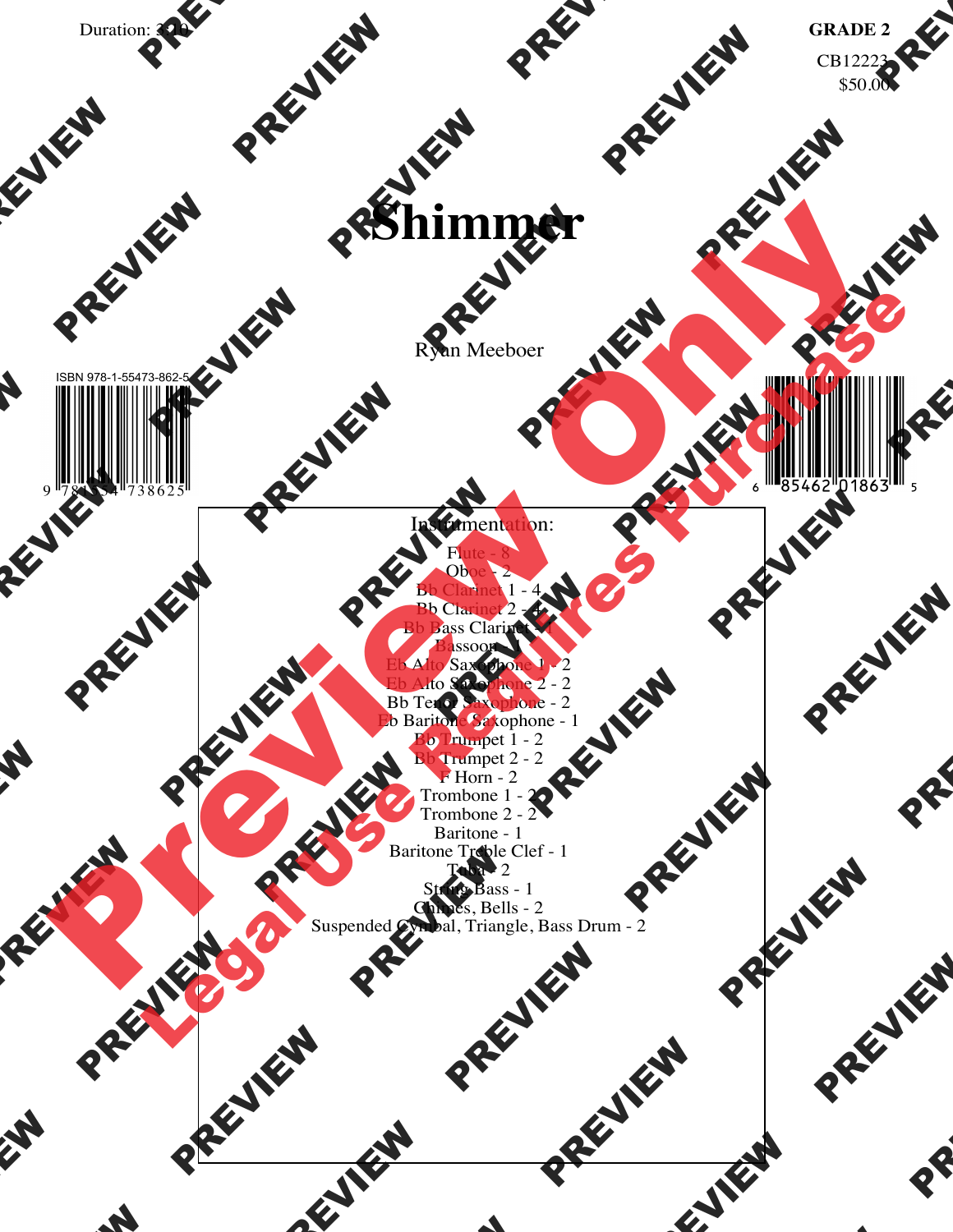## Shimmer

## Ryan Meeboer

*Shimmer* is a calm piece that is reflected by the meaning of the word itself: to shine with a subdued flickering light, as in a reflection on water. The main melody is simple and repeated several times throughout, each time mixed with various harmonies, contrapuntal techniques, rhythmical figures, or counter melodies, keep the music interesting for performers and listeners. **EIGHTH NOTE PREVIEW PREVIEW PREVIEW PREVIEW PREVIEW PREVIEW PREVIEW PREVIEW PREVIEW PREVIEW PREVIEW PREVIEW PREVIEW AND VALUE AND SURVEY SURVEYS ARE AND SURVEY SURVEYS AND SURVEY AND SURVEYS AND SURVEYS AND SURVEYS AND SU** 

After a short introduction, the melody starts at the measure 5 of the piece in the alto sax , with gentle accompaniment in the clarinets. At measure 13, motion is added by the constant eighth note figure in the clarinets. This figure is to be played flowingly and carefully, ensuring that the piece doesn't rush.

A counter melody is introduced at measure 25, played by the alto sax, as the trumpets come in with the melody. It is important that the new material is heard to keep the music interested, but the main melody must not be covered up.

The contrasting melodic material is finally introduced at measure 33 and includes elements of a pop ballad, as if it were the bridge leading to the final chorus of a song. The feeling is to be powerful throughout the as if it were the bridge leading to the final chorus of a section and quickly die, leading up to the final playing of the main melody at measure 41.

Ryan Meeboer is a music educator, who obtained his degree through the Ontario Institute for Studies in Education at the University of Toronto. As a composer, he has written and arranged many pieces for concert band, jazz band, and small ensembles. His young band piece, *Last Voyage of the Queen Anne's Revenge*, has been well received by performers, educators, and audiences, and his pieces are starting to be found on festival and contest lists. As a performer, he has had experience in several groups, including concert and stage bands, chamber choir, vocal jazz ensemble, acoustic duets, and the Hamilton based swing group, "The Main Swing Connection". Main Swing **EIGHTH NOTE Spin Scheme Contains and Scheme Contains and Scheme Contains and Scheme Contains a set of the contains of the same method is simple and a set of the same interesting for performers and isteness.<br>After a single EIGHTH NOTE PREVIEW PREVIEW SECOND CONTROL**<br>
Schinter as a collective state in the selective of the numerical of the second second the selective of the selective of the numerical preview of the selective of the selective EIGHTH NOTE<br>
Shimmer<br>
Shimmer<br>
Shimmer<br>
Shimmer<br>
Shimmer<br>
Shimmer<br>
Shimmer<br>
Shimmer<br>
Shimmer<br>
Shimmer<br>
Shimmer<br>
Shimmer<br>
Shimmer<br>
Shimmer<br>
Shimmer<br>
Shimmer<br>
Shimmer<br>
Shimmer<br>
Shimmer<br>
Shimmer<br>
Shimmer<br>
Shimmer<br>
Shimmer<br>
Sh EIGHTH NOTE<br>
Shimmer<br>
Ryan Meeber<br>
Review PREVIEW PREVIEW PREVIEW PREVIEW PREVIEW PREVIEW PREVIEW PREVIEW PREVIEW PREVIEW PREVIEW PREVIEW PREVIEW PREVIEW PREVIEW PREVIEW PREVIEW PREVIEW PREVIEW PREVIEW PREVIEW PREVIEW PREV PREVIEW PREVIEW DIE GENERALISTISCHE DER CHARGES VON DER EINER VEREIGENEN EINER EINER WARD EINER EINER WARD EINER EINER EINER EINER WARD ER EINER WARD EINER EINER EINER EINER EINER EINER EINER EINER EINER EINER EINER EINER Shimmer<br>
PREVIEW PREVIEW PREVIEW PREVIEW PREVIEW PREVIEW PREVIEW PREVIEW PREVIEW PREVIEW PREVIEW PREVIEW PREVIEW PREVIEW PREVIEW PREVIEW PREVIEW PREVIEW PREVIEW PREVIEW PREVIEW PREVIEW PREVIEW PREVIEW PREVIEW PREVIEW PREVI These This figure is to be played from the space of the second by the second the correction of the correction of the second the second the second the correction of the second the second the second the correction of the sec In various harmonics, controllar the business and listeness. The particular of the measure 13, motion is well as the measure of a particular particular the measure of a particular particular in the measure of a particular More, who obtain the degree through price Concilient in Contain the Control of the Concentrum of the Concentrum Concentrum Concentrum Concentrum Concentrum Concentrum Concentrum Concentrum Concentrum Concentrum Concentrum Ily introduce **Farmer and Franchiston** (The feeling **C** to be powerful throughout the final elements of a pop ballad, and manifele of the reduction of the scheme of the principal method and manifeles in Fidencia in Reducti Ryan Meeboor<br>
Shimmer is a calm piece that is reflected by the meaning of the word itself to shime<br>
This is an a selection on water. The main melody is simple and repeated ascending<br>
there about interesting in prefirements a calin procedure that sends the meaning of the Wood distinct to small the control of the meaning of the measure of the measure of the measure of the measure of the measure of the measure of the measure of the measure of t

Ryan began studying music at the age of seven through private guitar lessons. During his years in elementary and secondary school, he gained experience in several families of instruments. Focusing on music education and theory (including composition and orchestration), he attended McMaster University to achieve his honours degree in music. Ryan is currently a teacher for the Halton District School Board in Ontario, where he continues to compose and arrange.

> *P* contact the composer if you require any further information about this piece *or his availability for commissioning new works and appearances.*

> > ryan.meeboer@enpmusic.com

ISBN: 9781554738625 CATALOG NUMBER: CB12223 COST: \$50.00 DURATION: 3:10 DIFFICULTY RATING:GRADE 2 Concert Band

## **www.enpmusic.com**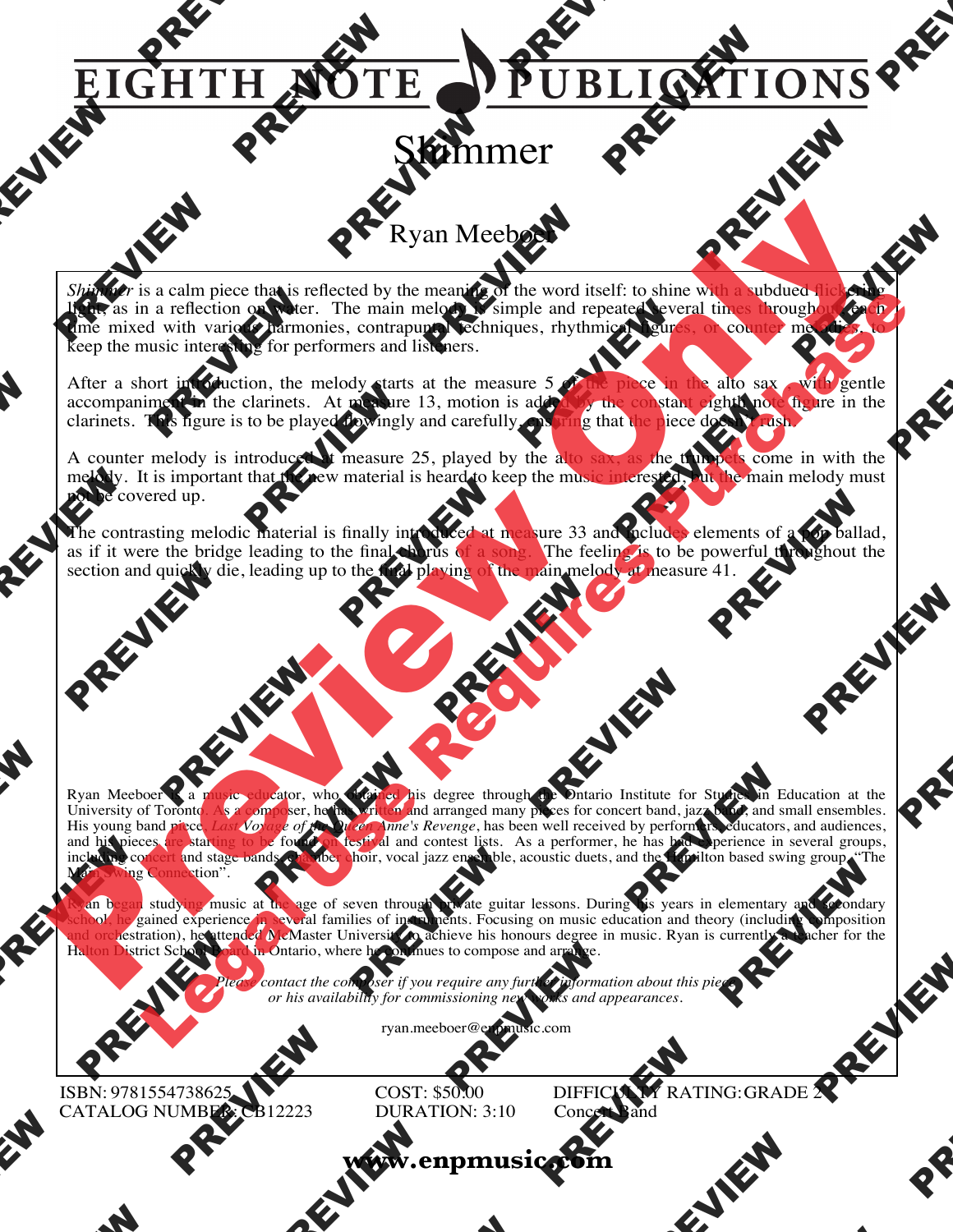

© 2012 **EIGHTH NOTE PUBLICATIONS** www.enpmusic.com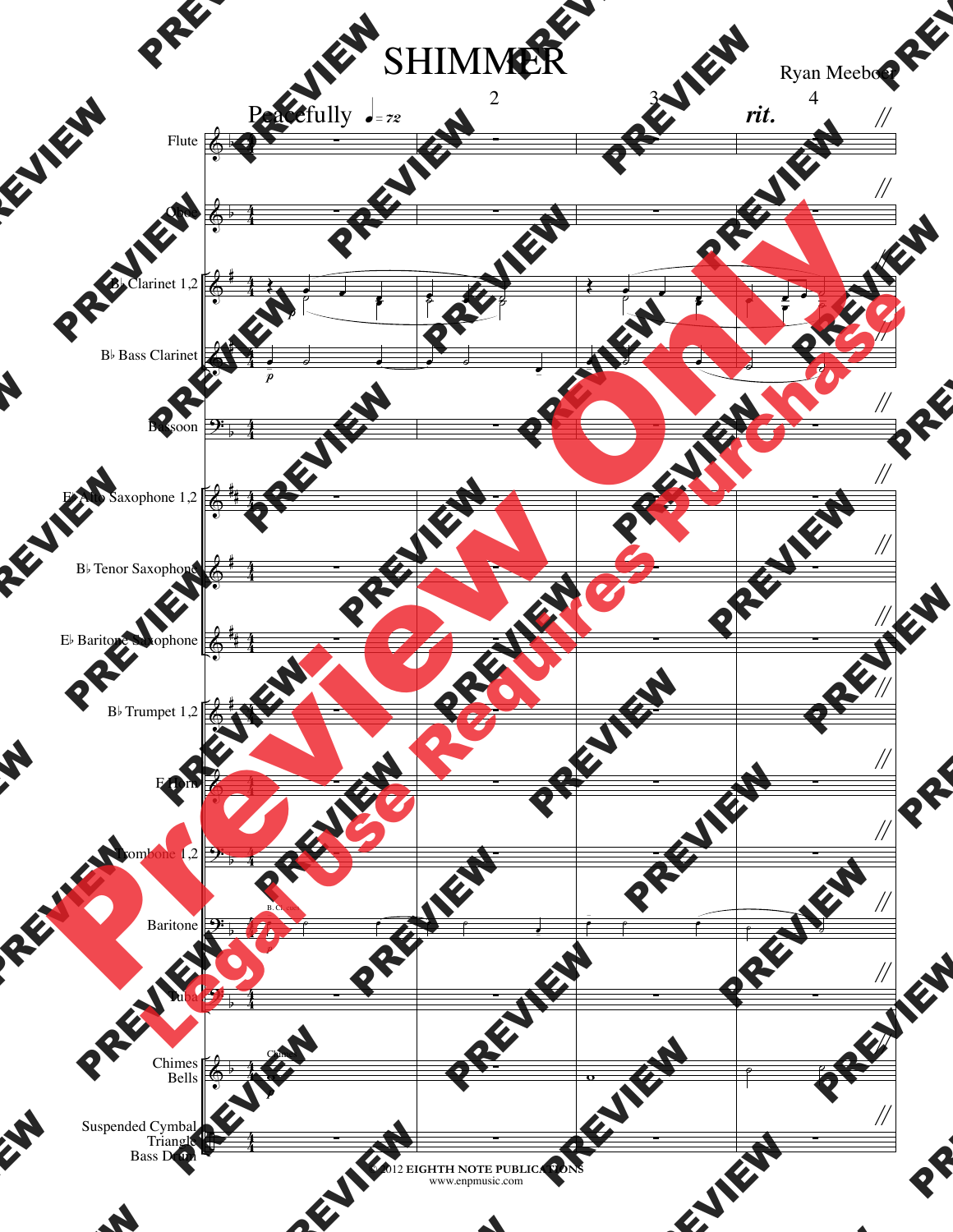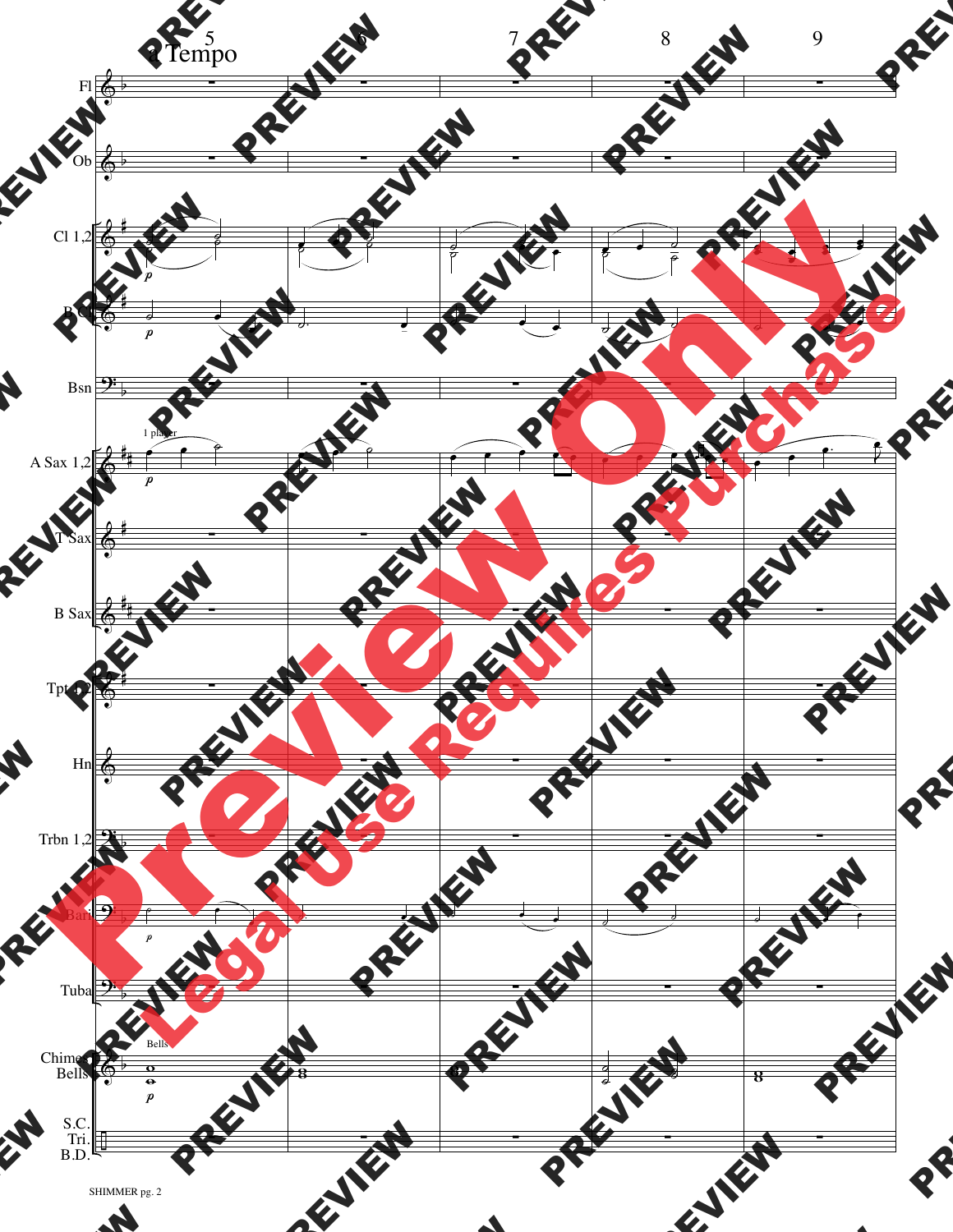

SHIMMER pg. 3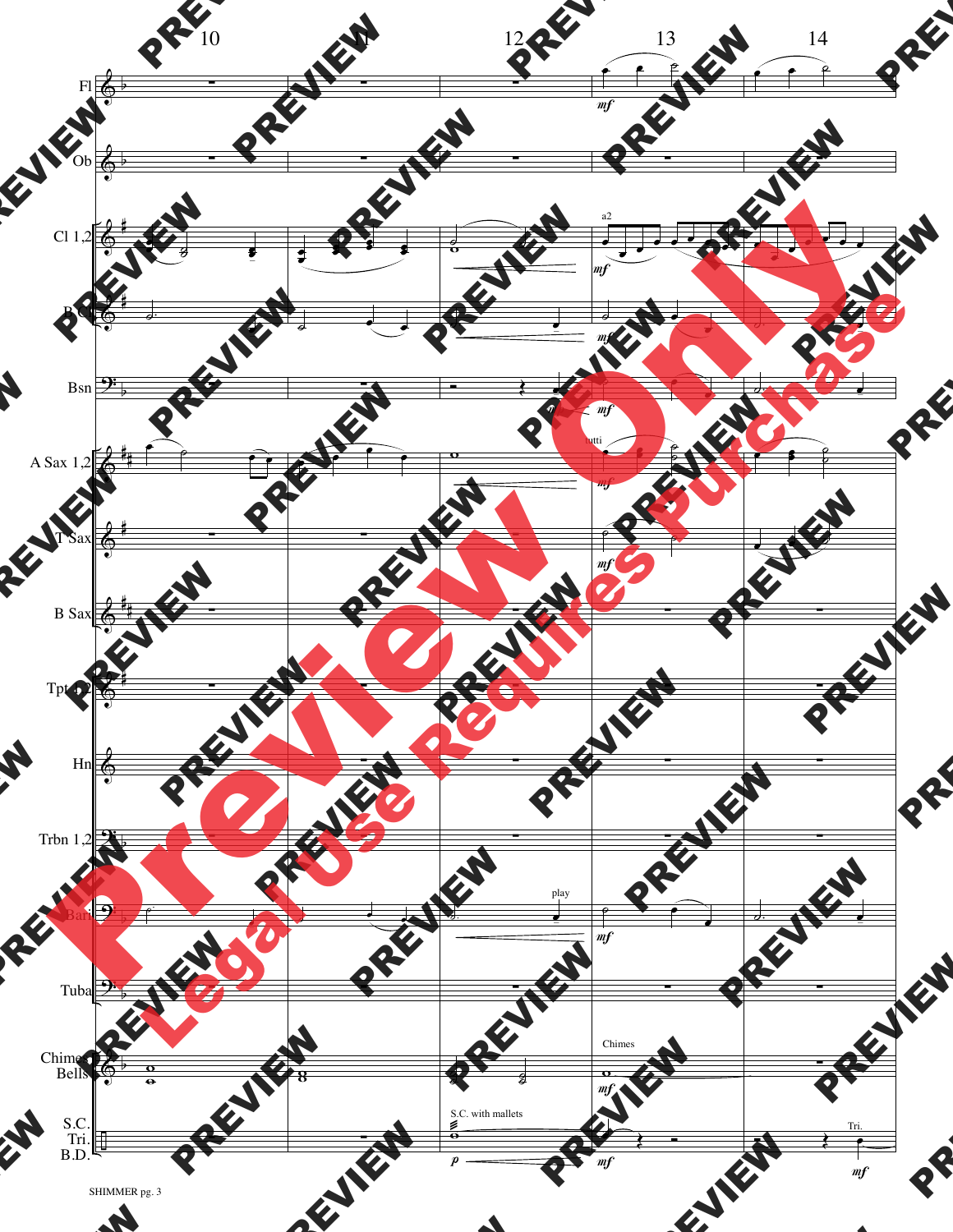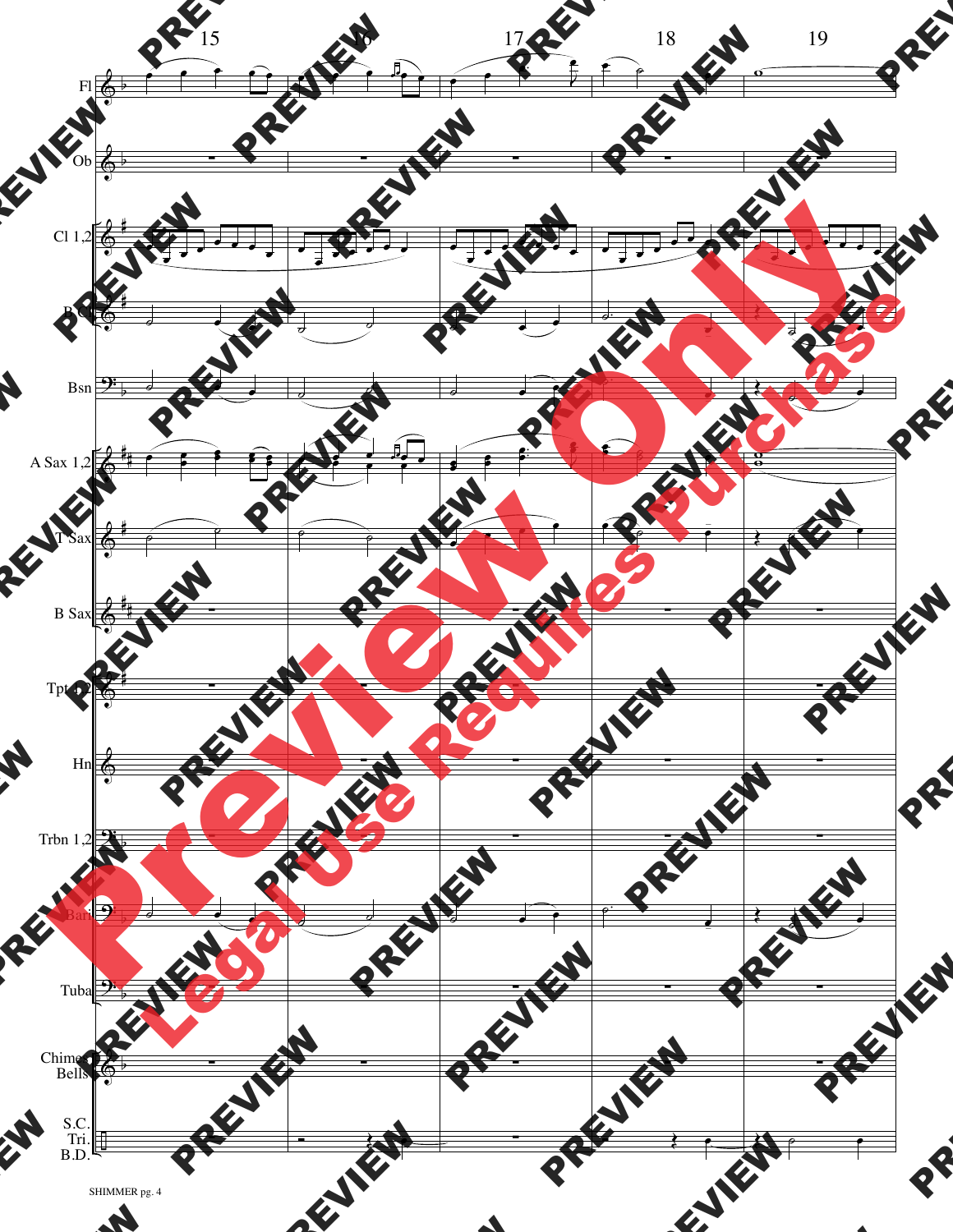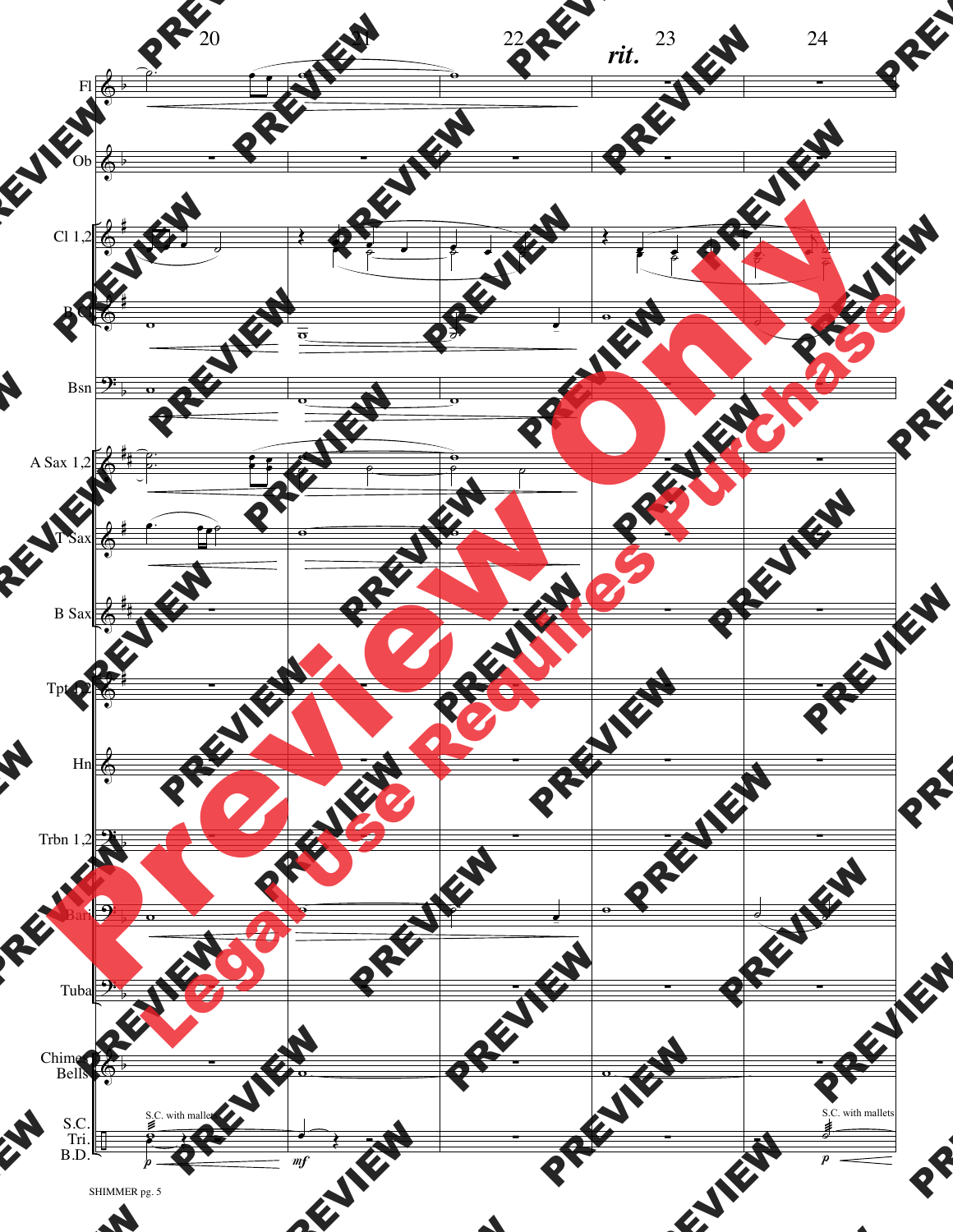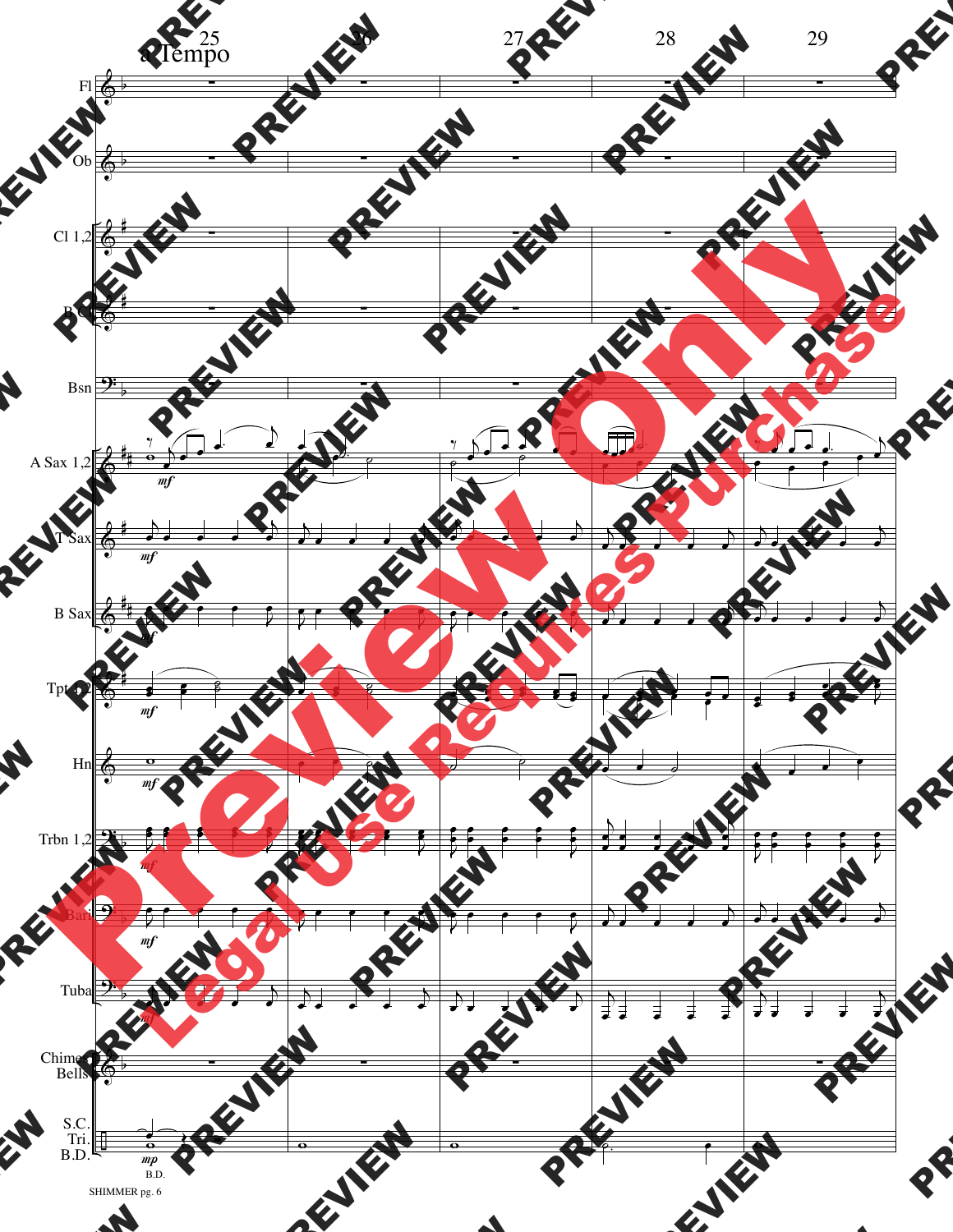

SHIMMER pg. 7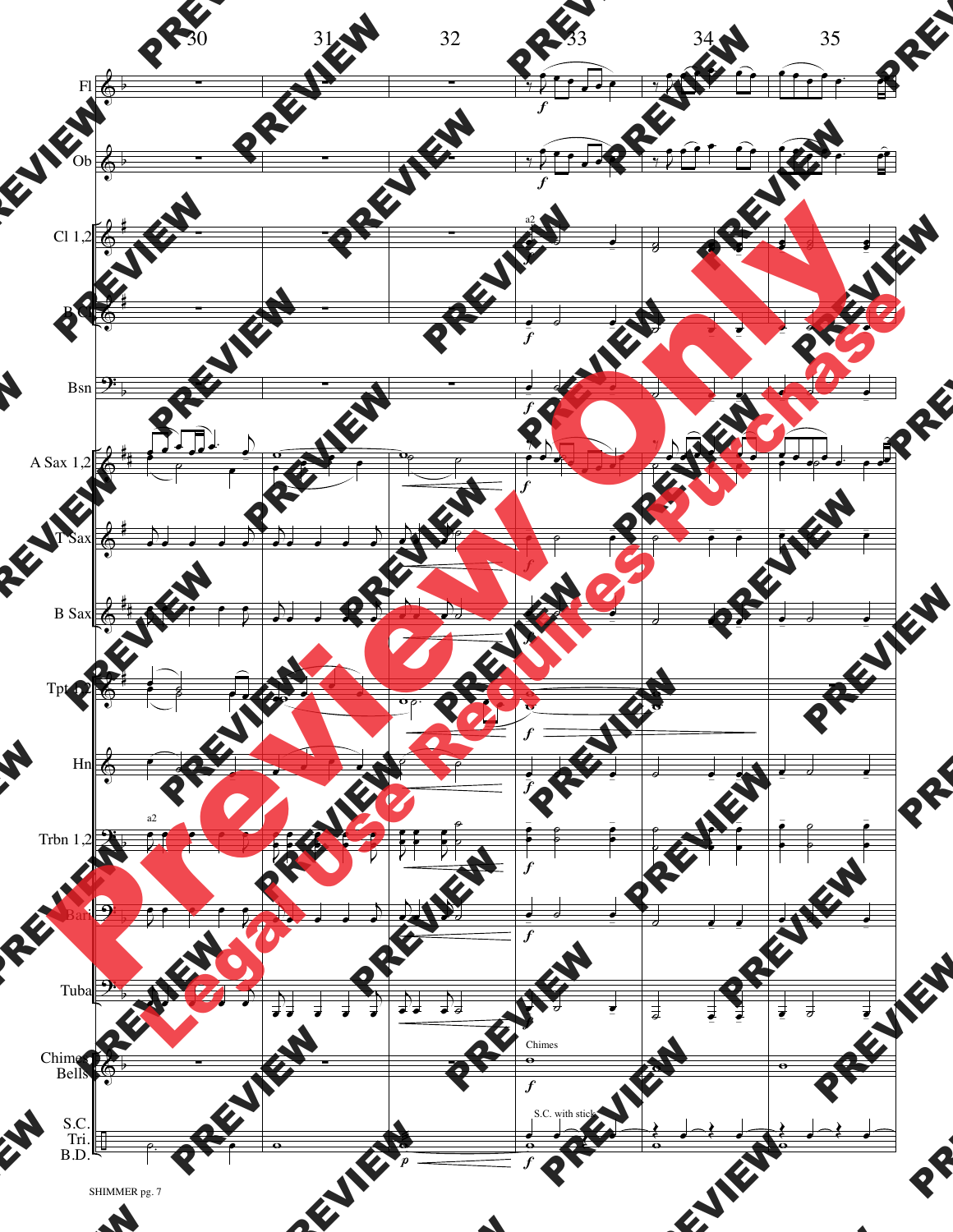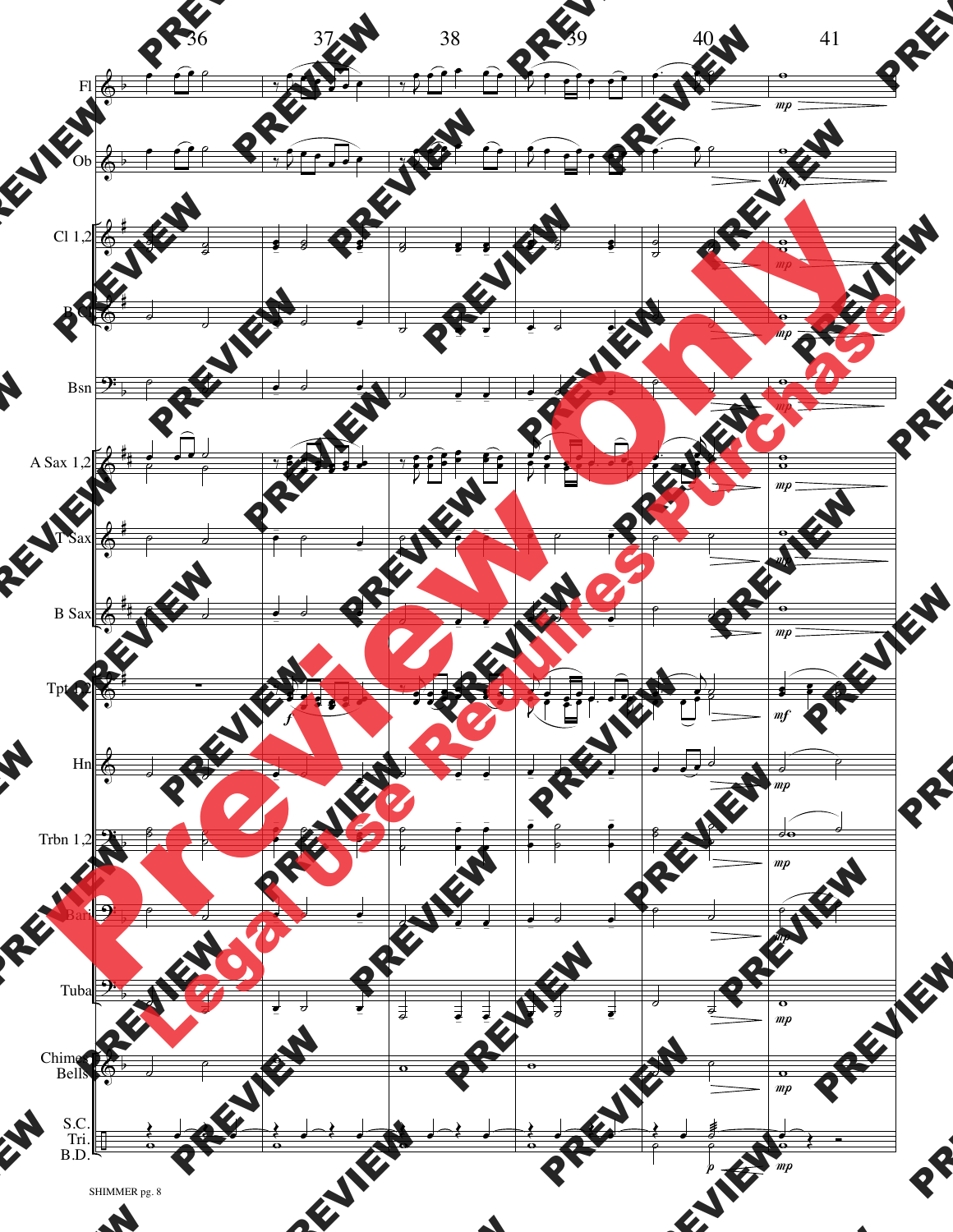